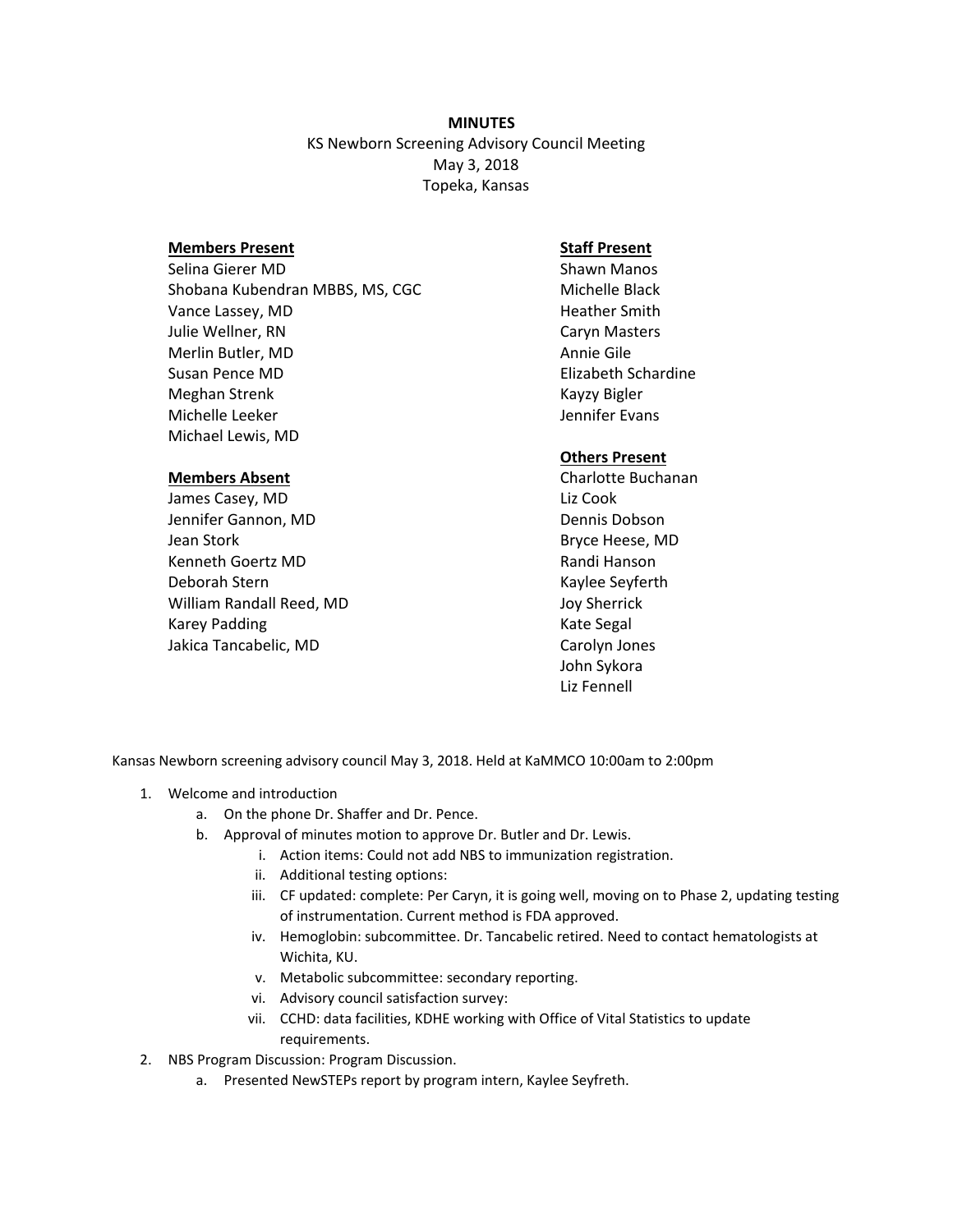- i. Michelle Leeker, parent advocate, stated she wanted to see Krabbe added since a lot of other states screen for Krabbe.
- ii. Shobana, genetic counselor, asked how fees are affected. Heather, KDHE SHS director, replied that funding is looked at each time a condition is considered for the panel.
- iii. Action Item-Stand point of PPV needs to be added to the table.
- iv. Action Item-Add to the table for XALD Endo and Neuro along with genetics.
- v. Action Item-Email this form to the AC so they have it electronically.
- vi. Action Item-Dr. Butler is asking for a list of instruments from the lab. Can be found on NewSTEPs.
- vii. NewSTEPs 360 video from Colorado.
- viii. Changed regs from 24-72 to 24-48. And partnered with NewSTEPs to partner with FedEx to ship specimens.
	- 1. Action Item-Wesley is still getting 20% of their specimen results greater than 7 days from collection. More details on tracking specimens and when it's getting reported.
- b. KHEL updates. Hemoglobinopathies.
	- i. Plan to go live June 2018
	- ii. UPS Pilot Project
		- 1. Y1 Included 7 birthing facilities
		- 2. Y2 as funding allowing will expand to more facilities
	- iii. Number of specimens that is received greater than 10 days has decreased.
	- iv. Unsat has remained under 3.0%
	- v. Received award for Needle Movers at the NewSTEPs annual conference.
	- vi. Heat map showing that KS does not charge a fee for NBS.
		- 1. Action Item-Dr. Lewis asked for the states that bill for NBS and who they bill? Is it included in the hospital bill?
	- vii. Heat map showing Labs that use Perkin Elmer.
	- viii. Heat map showing number of days lab is open.
	- ix. Heat map showing number of days follow up is open.
	- x. Heat map showing newest conditions that were added to the RUSP by state.
	- xi. Heat map showing number of core disorders screened.
	- xii. NBS how do they categorize disorders?
- c. Quarterly reports. Wanted the deceased in the abnormal category they are in.
	- i. Can we look at trends in reporting?
- d. CCHD mandate: Formally added Feb. 2018.
- e. Training Curriculum: Kaylee showed her training curriculum that is ready for NBS.
- 3. SMA update: Type 1 SMA Can lose 90% of neurons in 6 months leading to significant motor function loss.
	- a. By July 2018, SMA is expected to be signed by Secretary of HHS to FORMALLY be adopted to National RUSP.
		- i. Was formally 'recommended' in February still needs signed by Secretary.
			- 1. In last 10 years, no test recommended was not signed into RUSP so SMA is coming to National RUSP!
	- b. Spinranza is an antisense oligonuclieotide.
		- i. Spinraza makes SMN 2 fully functional.
		- ii. SMA is more common than other disorders on the current RUSP.  $6<sup>th</sup>$  most common.
		- iii. Action Item-Will have the link to watch videos.
		- iv. Biogen does have a gap filling service to cover Spinraza until insurance covers it. 1. UT, MN, OH, NY currently screening for SMA.
		- v. Want to be able to multiplex with SCID.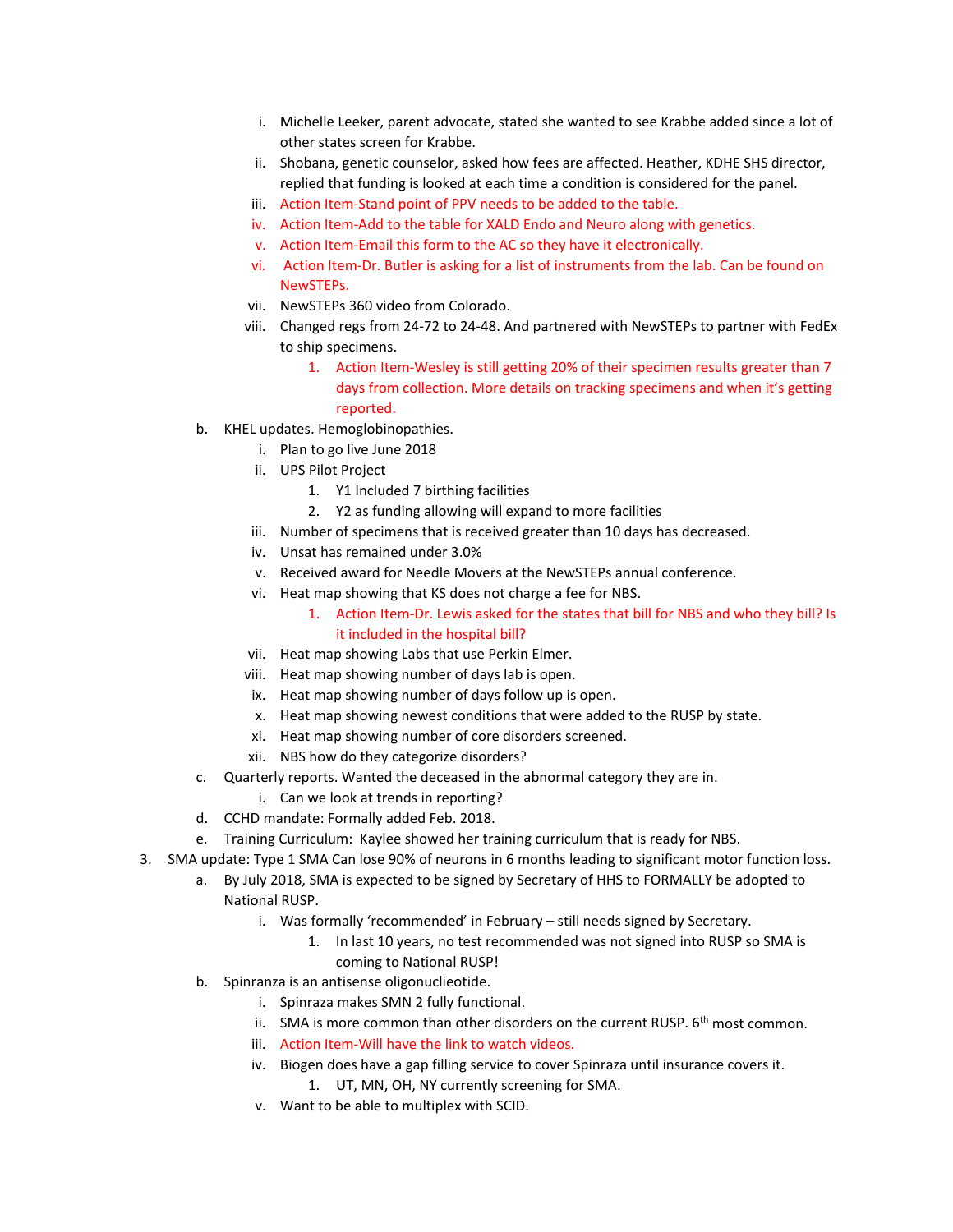- vi. MN did cost analysis showed that multiplexing SMA with current SCID testing via PCR, only adds at most \$0.15/test
- vii. Cure SMA, Biogen and CDC helped develop PCR assay. Can detect 99% of 95% of exon 7 deletions.
- viii. This method CANNOT be multiplexed with PE SCID testing… CAN be combined w/ ANY OTHER PCR testing method for SCID
- ix. Action Item-CureSMA has a good Algorithm for each type of SMA (0-4) get copy of this
- c. John parent of child w/ SMA advocating for the addition of SMA
	- i. Son is on Spinraza but was not originally when diagnosed. Spinraza not available at time of his diagnosis.
		- 1. Son is making improvements but may not establish 100% mobility
- d. Dr. Lassey asked if Biogen can purchase equipment for lab
	- i. Biogen has encouraged CDC to allot \$ to help states implement new conditions, not only SMA
- e. Dr. Brad Shaffer, Professor of Genetics and Pediatrics at the University of Arkansas for Medical Sciences contracts with tele-genetics clinic in Wichita discussed State Genetics Plan.
	- i. Biggest impact that Dr. Shaffer has seen was adding the availability of the lab. Increasing the testing days. Decreasing the turnaround time.
	- ii. Adding telemedicine in Wichita and Overland Park.
	- iii. Will work as adjunct professor at KUMC.
	- iv. Goal to finish Project by 2019. Adding Genetic services in KS.
- 4. Sub-Committee Reports
	- a. SCID not very many cases sent to Quest (~12), no True cases found yet. Selina would like to rework a way she is notified b/c currently they are contacting her via phone. Issue when she's away from office.
		- i. Action Item-Need to re-work algorithms to include very small BW babies (<500g) Selina will work on this
		- ii. Action Item-Need to re-work algorithms to include babies w/ specimens that have at least 1 normal screen – KS will start NOT calling SCID abnormals if baby has ANY normal SCID screen
		- iii. KS has high consanguinity with SCID in a particular region in KS. In 4 years, Selina confirms there have been 5 confirmed cases of SCID in Kansas.
	- b. 17-OHP False Positive
		- i. New progesterone treatments for mothers with pre-term births are potentially leading to an increase of false positives.
		- ii. Possible research study by KDHE to investigate the FP, injection link.
			- 1. May investigate vital records to see if charted as mother receiving the 17-P treatment if info is available.
			- 2. Dr. Butler asked about the half-life of the injections, 7 days vs 2 weeks could make a difference.
		- iii. If link found, could result in updating/changing the algorithms we use for 17-OHP similar to what we do for TPN.

## 5. New Business

- a. Elections moved to the end of meeting per Dr. Lassey
- b. Strategic Planning Heather Smith, KDHE SHS director, spoke about strategic planning with the idea of where we want to go in the future
	- i. Doing an overall Strategic Plan & evaluation of the NBS Program as a whole.
		- 1. Do a Complete Overview to prioritize the importance of adding new conditions, role of lab, F/U, capacity to do testing, the laws themselves.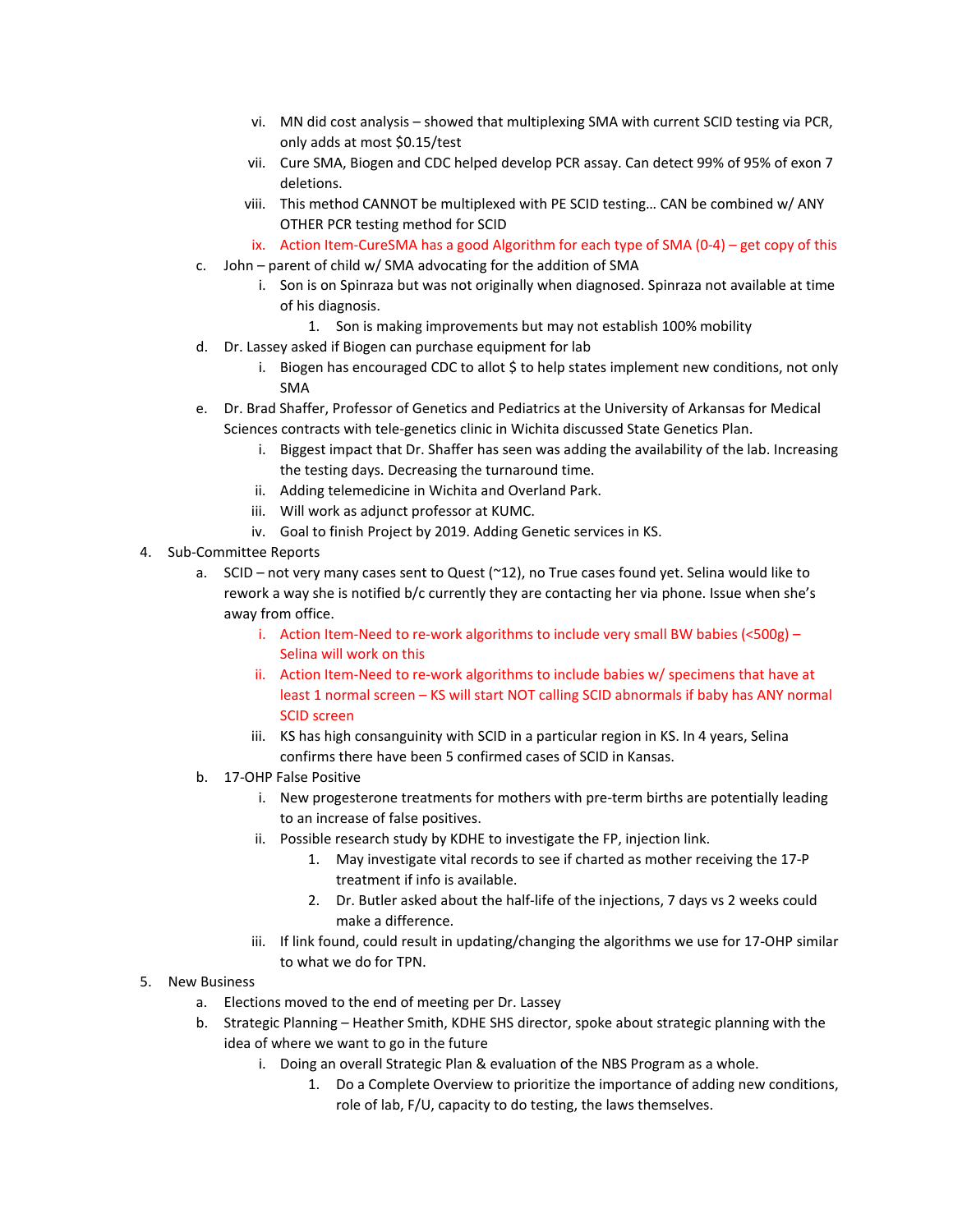- 2. Proposal to agency to add another FTE in F/U to do some of this work and get ahead of the curve before any conditions are added or program expands.
- 3. Shobana asked if we can look at updating the laws to allows NBS to charge like other states.
	- a. Heather, KDHE director, says so far, funding from Fee-Fund has been sufficient but charging can be included. Won't be a focus but can be considered as part of the plan.
- 4. Dennis Dobson, community member, mentioned that if AC makes formal recommendation to look into expanding, looking at the laws and doing the Strategic Planning then KDHE can formally look into it
- 5. Wants to look at what's BEST for the NBS Program and not be limited
	- a. Dr. Shaffer would like to help with linking into the State Genetics Plan.
- ii. Expanding the Panel
	- 1. Dr. Lassey brought up the topic to Council for a formal recommendation to add
		- a. Asked CMH about their expertise b/c of work with MO who is already screening
			- i. Dr. Hesse mentioned POMPE would detect late onset cases as well.
			- ii. He is NOT against screening for POMPE.
			- iii. MPS-1 & POMPE both get a lot of False Positives but despite that, he recommends it's an overall good thing.
			- iv. Says X-ALD is also a good disorder to add but MO does not screen for that yet.
			- v. Dr. Hesse mentioned KHEL will need expertise and info so that they use the best equipment to help reduce the FP's. Can ask CMH for help.
			- vi. While KHEL has the MS/MS instrumentation to add disorders to panel, kits, reagents and staffing are NOT available yet.
		- b. Michelle Leeker asked for addition of Krabbe in addition to other 4 on NewSteps review table presented by program intern.
			- i. Dr. Hesse withheld comments about Krabbe because of how rare the disorder is (1/500,000) incident rate and the number of FP's of this as well.
				- 1. Detected 1-2 since 2013 in MO population
			- ii. Also mentioned the effectiveness of how well the bone marrow treatments work and wasn't sure how well those worked.
				- 1. Leeker understood Dr. Hesse's hesitation.
			- iii. Dr. Lewis mentioned that this is one of the advantages of doing the robust Strategic Planning. That the plan will help establish the "just because we can, should we" argument!
			- iv. Dr Lassey said it's very valuable to have MO and their experience to ask questions like this.
			- v. Heather asked about Krabbe being added to the uniform panel. It has not been tried to be added since 2009. Each state has to add it on its own panel.
			- vi. Action Item-Dr. Heese asked that someone from KDHE would go to Hunter's Hope this summer in hopes of getting more information on Kabbe disease. July 18 in NY.